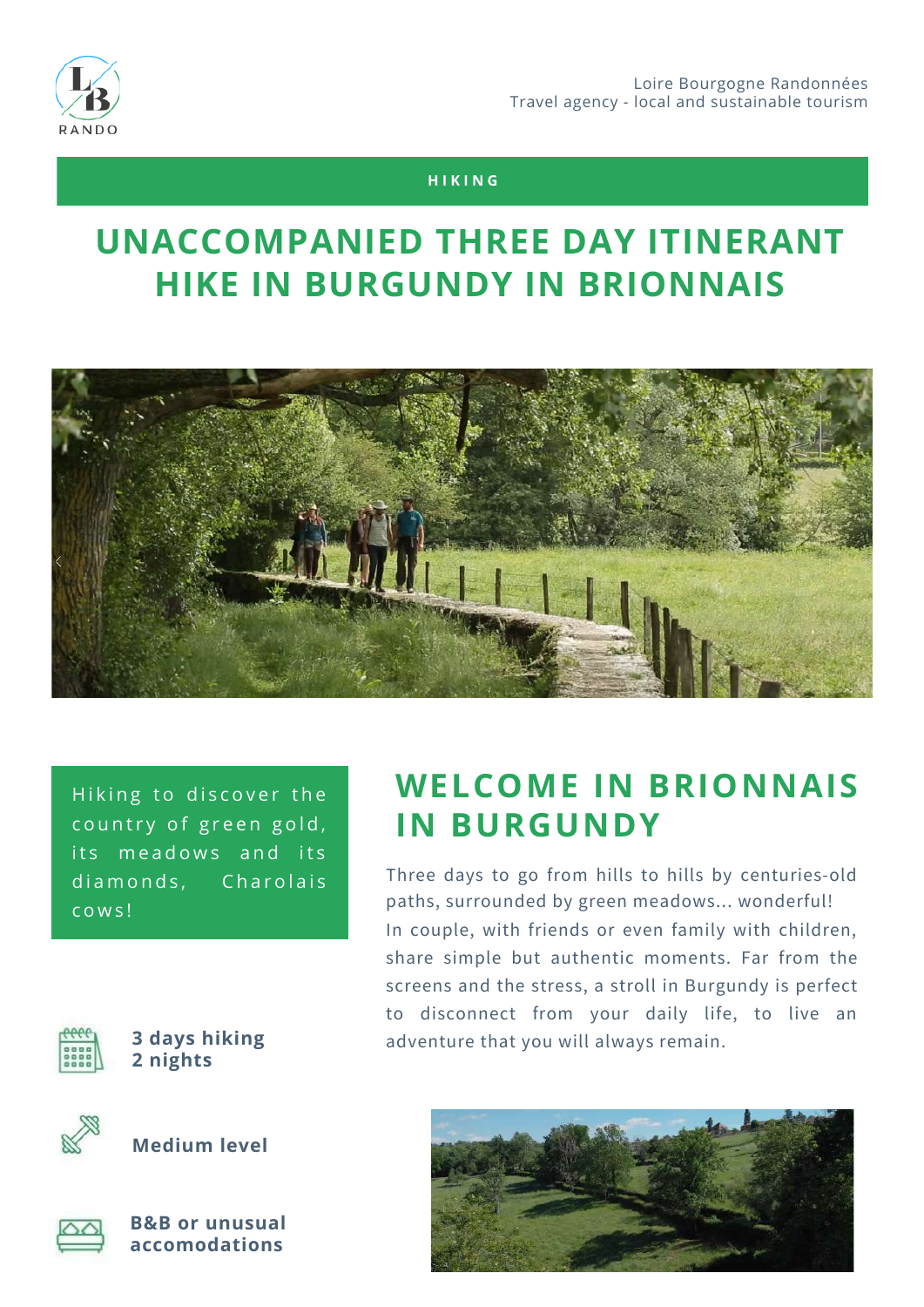# **THE PROGRAM**



### *DAY 1*

#### **From Iguerande to Saint Maurice les Chateauneuf** :

Before starting your hike, we suggest you to visit the first Romanesque church of this journey, the Saint Marcel church (optional guided tour): it is one of the purest and most complete Romanesque churches in this part of Burgundy. The building from the end of the 11th century is presented as a solid, imposing and stocky unit and has benefited from a major restoration. It is the only vestige of a Benedictine priory dependent on Marcigny and previously on Cluny who have disappeared since revolution. Once the visit is over, you will start your hike on the paths leading you to the crests of the country of the 7 hills with magnificent views of the bocage. Then you will cross the Bézo valley, a small river that winds between the hills, to reach the border of Brionnais, in Saint Maurice les Chateauneuf, village of antique dealers!



### *Day 2*

#### **From Saint Maurice les chateauneuf to Saint Julien de Jonzy**

**W A L K I N G L E V E L** Wednesday, you can stop at the cattle market, a traditional Even today, we go up, we go down and so on. After a short passage in the forest you pass by the village of Saint Christophe en Brionnais which is the cradle of the Charolais breed. And if you are lucky enough to arrive on a market dating from the 15th century, it is one of the oldest in France! It is an unusual "spectacle" which harmoniously combines the past, the present and the future! Guided tours are available on site (without reservation) with a small Charolais tasting at the end of the tour.

And then, it's time to go up cheerfully to the heights of Brionnais, with a magnificent view of the Arconce valley towards Saint Julien de Jonzy!

### Accomodation

**F i r s t e v e n i n g :** Bed and breakfast accommodation with the possibility of an on-site spa



**S e c o n d e v e n i n g :** Accommodation in guest rooms (private bathroom).



On the spot, you will eat in table d'hôtes

**E x t r a n i g h :** the day before and/or the last day of hike, (option to  $b$  o o  $k$ )

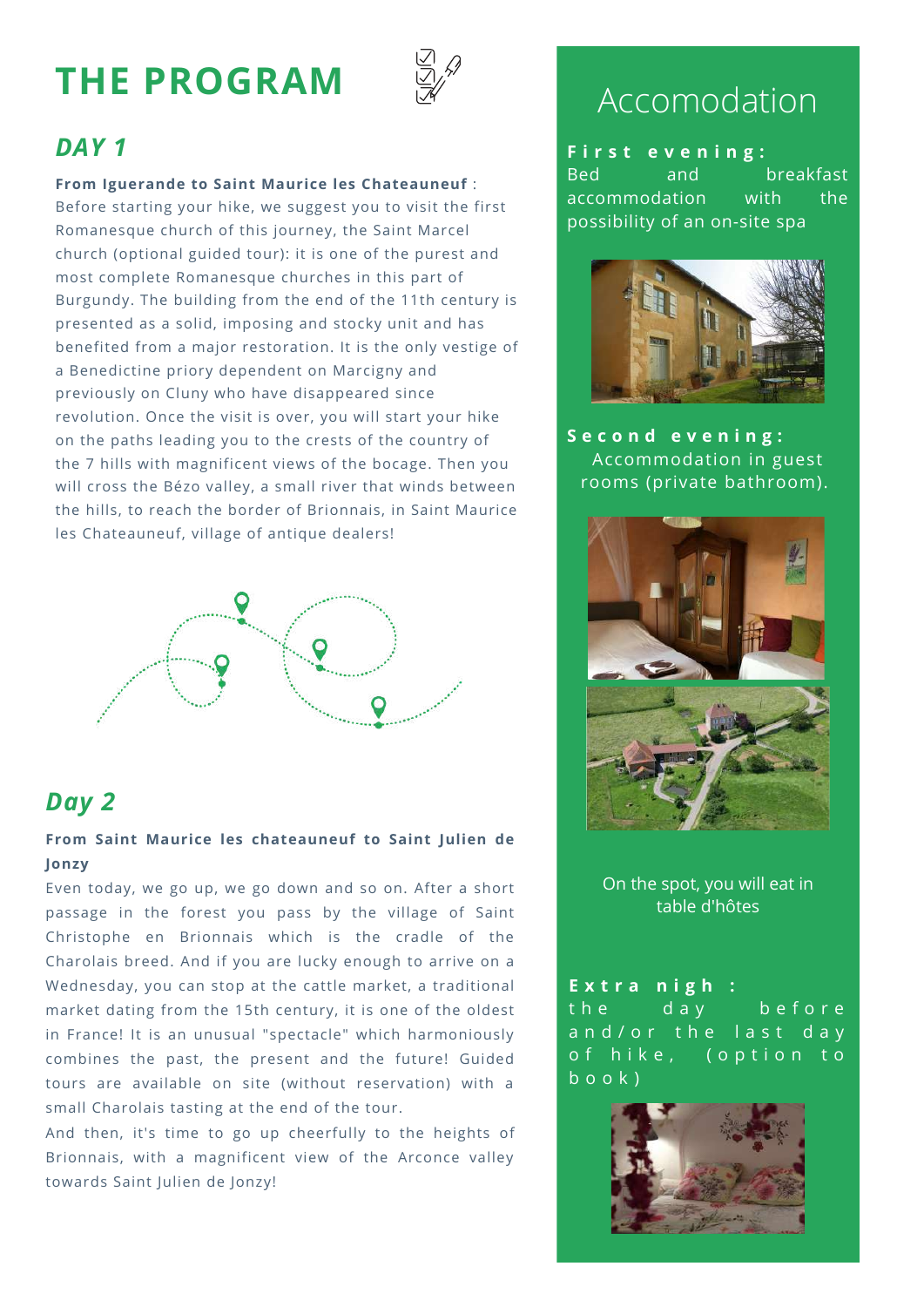### *Day 3*

#### **From Saint Julien de Jonzy to Iguerande :**

A day which starts in the forest and which will lead you to the village of Semur en Brionnais where we suggest you the visit of the Saint Hilaire collegiate church. It was built in the 12th century. It is classified as a historic monument. It was the last Romanesque church built in Brionnais. It is a mix of Cluniac Romanesque style and foreshadowing of Gothic style. You can also visit the castle of Semur en Brionnais, right next to the church. Then, nearby, there is a small gem, set in lush greenery, the Church of Saint Martin which you can also visit. Then after this passage to Semur en Brionnais, you will descend peacefully through the forest, in the Loire Valley.

Guided tours of the Saint Hilaire college and / or the Saint Martin chapel are optional

### **W A L K I N G L E V E L**

Medium

**DAY 1** : about 20km or around 6h00 of walking (with shortcuts possible) D + : 411 M and D - : 349 M **DAY 2** : about 20km or around 6h00 of walking (with shortcuts possible) D + : 283 M and D - : 238 M **Day 3** : about 18km or around 5h30 of walking (with shortcuts possible) D + : 473 M and D - : 394 M

Please note, this program is given for information only, it can be modified depending on weather conditions, groupe level and / or availability of accomodation.



- In case of abandonment along the way, skipped stage or other service not consumed by hikers, no **r e f u n d m a y b e r e q u i r e d .**
- . We may sometimes have to modify the itinerary indicated : either at the organizational level (problem of availability of a c c o m m o d a t i o n, modification of the condition of the site, etc.). These changes are always notified to you when booking.
- You are the only judge of your strengths and your a bility to manage unexpected situations (tiredness, weather, presence of animals, modification of the hike,  $etc.$ ).
- . We decline all responsibility in the event of your error concerning the orientation (error or change of itinerary) or time m a n a g e m e n t (departure too late in the morning, picnic break too  $long...$ ).
- You must be able to follow a route using a 1/25000 map, a road map written by u s

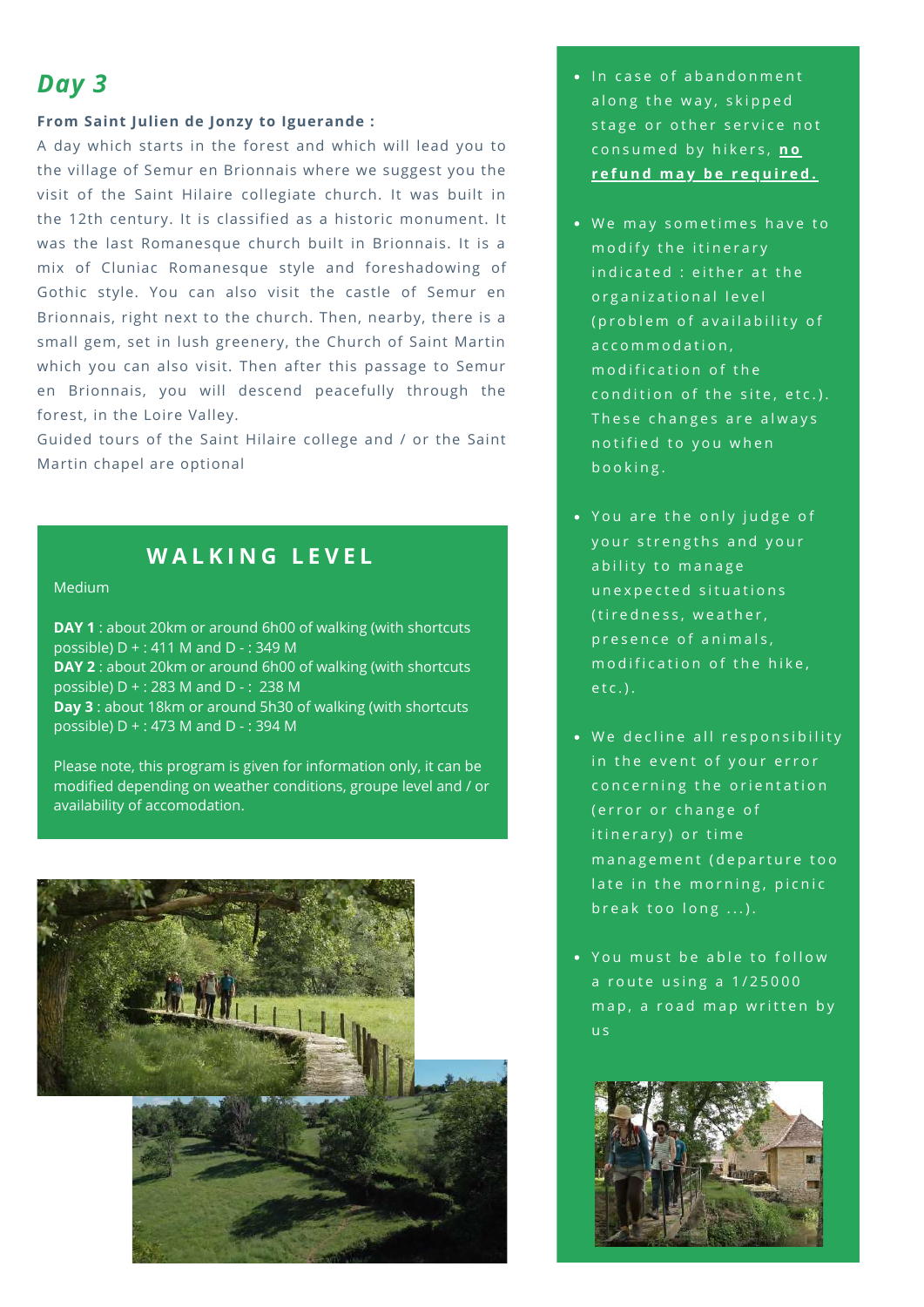# **LUGGAGE PREPARATION**

#### **Your luggage will be transported by vehicle.**

However, we ask you to be reasonable: provide luggage that is not too bulky (preferably in a single bag), and whose weight does not exceed 13 kilos per person

**What you need or not**



- Shampoos and shower gel are not provided in the accommodation
- You will only carry a backpack with your day's belongings including (pic nic), we therefore recommend a 40 liter backpack.
- Equip yourself with waterproof hiking shoes, good rain gear.
- To avoid the consumption of plastic, remember to bring (1-2) gourdes per person of at least 1.5 liters
- Do not forget the emergency pharmacy (antiseptic, dressings, aspirin, anti mosquito, tick puller, sunscreen, earplug ...)
- Bed linen and towels are provided in each accommodation.

# **HIKE PREPARATION**



This hike is an unaccompanied hike, which means that it is done without a guide and under your own responsibility. We provide you a hiking package which will be sent to you by post or email, three weeks before your arrival date, with:

- accommodation details
- Detailed route maps for each day of hiking
- IGN maps, in A4 format, of each day of hiking where the routes are highlighted. On site, the day before your hike, an A4 version, plasticized, compact and easy to use, will be given to you. The accommodations are precisely located and shortcuts are clearly highlighted.
- The route in .gpx format for GPS

Celine arrived here 20 years ago in Brionnais and since then, she has been walking the paths of this sumptuous grove; she knows all the little nooks and crannies and it is a pleasure for her to prepare these circuits in order to make discover this little corner of paradise. This circuit is flexible and Céline will be able to adapt it to all levels of steps.

These two days will allow you to discover the Brionnais: it is an authentic bocage, where man for centuries raises here the most famous cows of the world, the Charolaises, where man lives in harmony with his surroundings.

More than thirty Romanesque churches form an incomparable ensemble in France. On this hike, we offer optional guided tours of each of the churches encountered.

And in the evening, you will enjoy a beautiful stopover at home, at a table where you will be offered meals made with good local products Burgundy! Cathy, Noah, the "Françoise" (there are three!), Martine, Marie Françoise, Marie Christine, so many partners with whom we have been working confidently for some, 20 years!

This stay is an all inclusive stay: the picnic will be prepared by the accommodation and luggage carried every day.

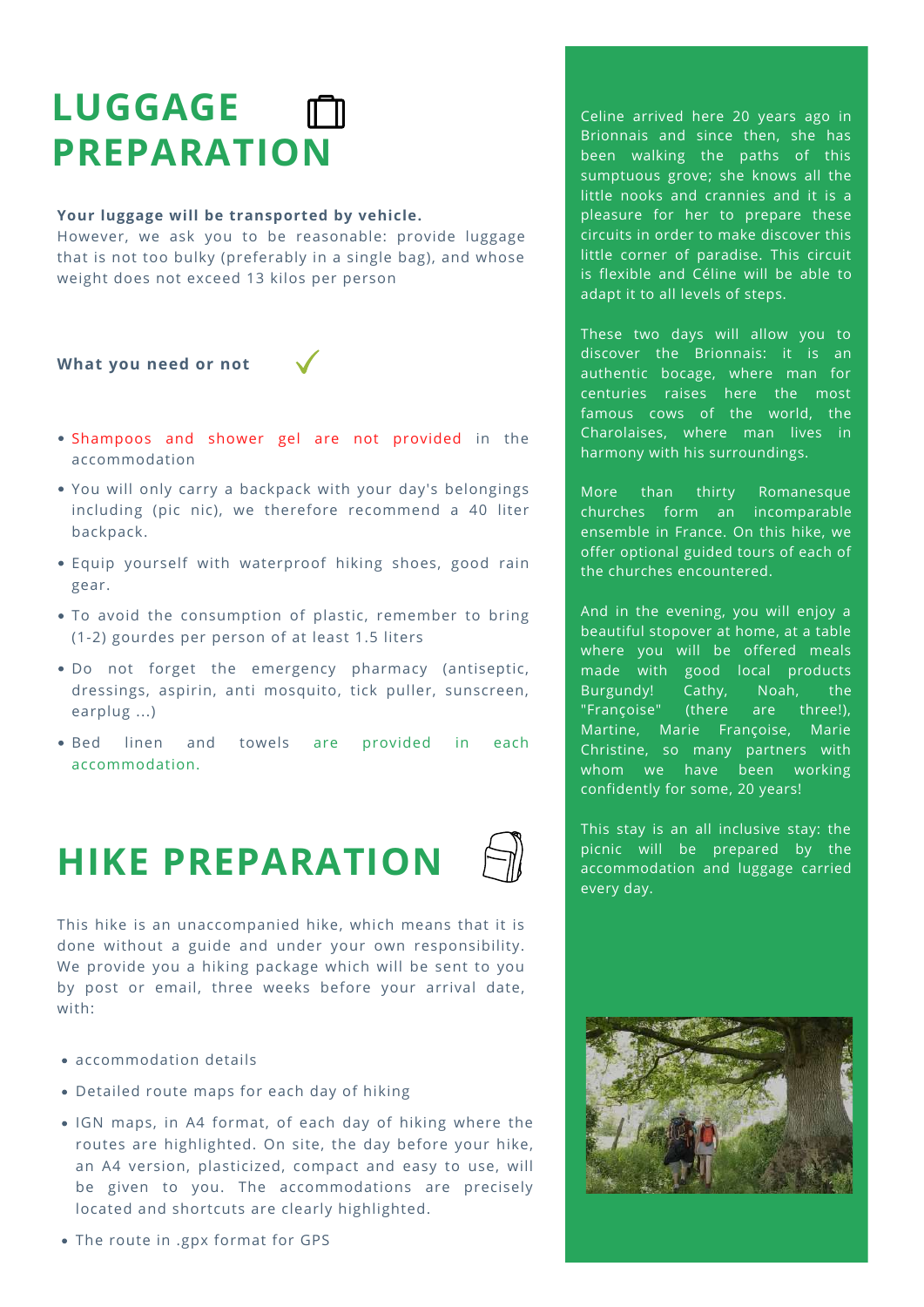# **PRICES**

For 2 participants sharing the same room : **€ 235 per person** in half-board.

For 3 or 4 participants sharing the same room : **€ 210 per person** in half-board.

For 4 participants sharing the same room : **€180 per person** in half board

*For groups of more than 4 people, for single people, for people wishing to have separate rooms, a supplement will be indicated at the time of the estimate.*

*In all cases, these rates are indicative, depending on your request, an estimate will be established before the reservation.*





#### **These prices include :**

- The complete organization of your hike
- The transport of your luggage at each stage
- Accommodation during the hike with halfboard meal from the diner fo day 1 to breakfast of day 2
- Tracks on IGN map in A4 format for each day of hiking, as well as a detailed road map.
- GPX traces of each hiking day downloadable before your arrival

## **OPTIONS**

An additional night, in a half-board guest room, on the day before and the last day of hiking:

*From € 60 per adult in double room on half board From 45 € per additional adult (from 12 years old) half board in the same room*

- Pic nic : 10  $\epsilon$  per person and per day
- Guided tour of a Romanesque church (around 1 hour per church) during the day: 80 € and guided tours of two Romanesque churches during the day: 120 € regardless of the number of participants
- Cancellation insurance
- 2 IGN 1/25000 maps of the circuit that you keep after the hike: 30  $\epsilon$

#### **These prices not include :**



- Drinks and personal expenses
- Pic nic (possible option)
- Station shuttles if you come by train (possible option)
- Cancellation insurance (possible option)